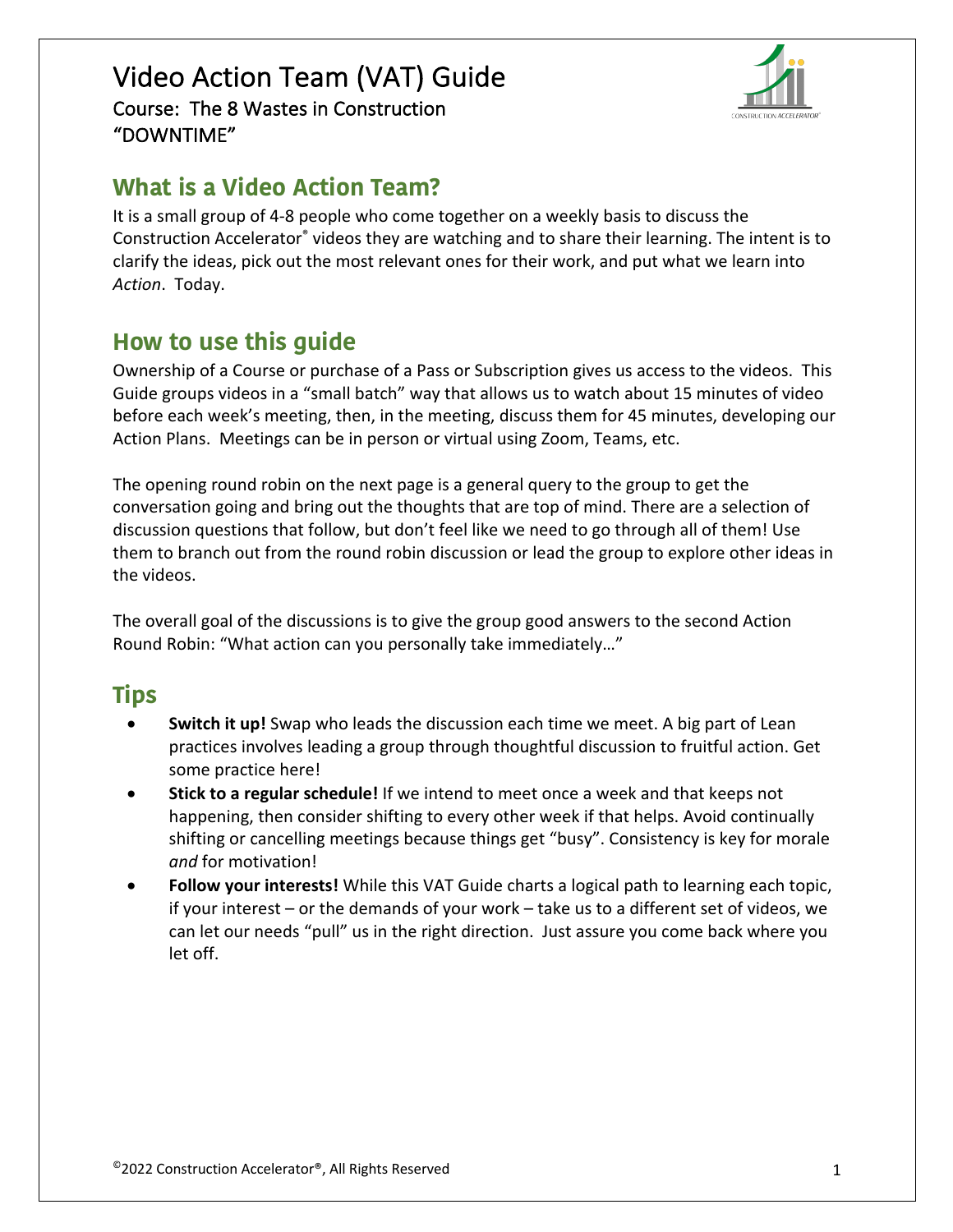

# **Session 1: Value and Waste**

Topic 101

**(NOTE: The first 2 sessions are on Value, Waste & Flow. This is also a separate Course, and if you've already watched and discussed these videos, you may go directly to Session 3 and begin the 8 Wastes discussions. If you have not already watched and discussed these, please do so, as they form the context for the 8 Wastes.)**

#### **PREPARATION**

**WATCH: 2 Highlighted Videos: "Value" (in green) and "Waste" (in yellow) –** Note: only 7 ½ minutes of video to allow time to read three short pieces, below.

**DOWNLOAD and READ: "The Construction Industry Must Change"**

**READ 2 short Blog Posts: "Lean is All about Providing Value"**  https://leandesignconstructionblog.com/lean-is-all-aboutproviding-value/ and **"Get a 10:1 ROI on Waste Reduction"**  https://leandesignconstructionblog.com/get-a-101-roi-on-waste-reduction/

**DO: The first three Action Items: "Who are your Customers?", "Ask Yourself" and "Look Around"** (These may be done before or after this discussion.)

#### **OPENING ROUND ROBIN**

- What was the most important or interesting point in these videos from your perspective?
- Was there something you didn't understand or didn't agree with?

## **DISCUSSION QUESTIONS (Choose from these)**

- Was there anything surprising about the question, "Who are your Customers?"
- How does it change behavior when you and the people you work with think of each other as "Customers"?
- Who defines "Value"? How can you know what their definition of "Value" really is?
- Why, in the video, does Andy say, "If it's not Value, it's Waste"?
- How can it be possible that 57% of construction labor is waste?
- What are some examples of design waste? How do they cause construction waste?
- What are examples of "necessary waste"?
- How can you reduce "necessary waste"? What's the role of processes in this?

#### **ACTION ROUND ROBIN**

• What is the one example of Waste in your work that you will reduce or eliminate tomorrow?

#### **PLUS/DELTA (2 Minutes)**

• What did you like about today's session and what would you change for the next time?

#### **TAKEAWAY ROUND ROBIN**

*In two words what is your big Takeaway today?*

| <b>Select Course:</b>                          |             |  |  |  |
|------------------------------------------------|-------------|--|--|--|
| The 8 Wastes in Construction<br>٠              |             |  |  |  |
| <b>Select Topic:</b>                           |             |  |  |  |
| Value, Waste and Flow                          | $\triangle$ |  |  |  |
|                                                |             |  |  |  |
| <b>VALUE, WASTE AND FLOW</b>                   |             |  |  |  |
| Value<br>Q                                     | 03:26       |  |  |  |
| Ω<br>Waste                                     | 04:56       |  |  |  |
| Flow<br>ദ                                      | 04:06       |  |  |  |
| Stories from the Field: Flow to go Fast<br>٥   | 03:34       |  |  |  |
| Lean in Real Life: Qwikinstall Doorframes<br>Ω | 03:41       |  |  |  |
|                                                |             |  |  |  |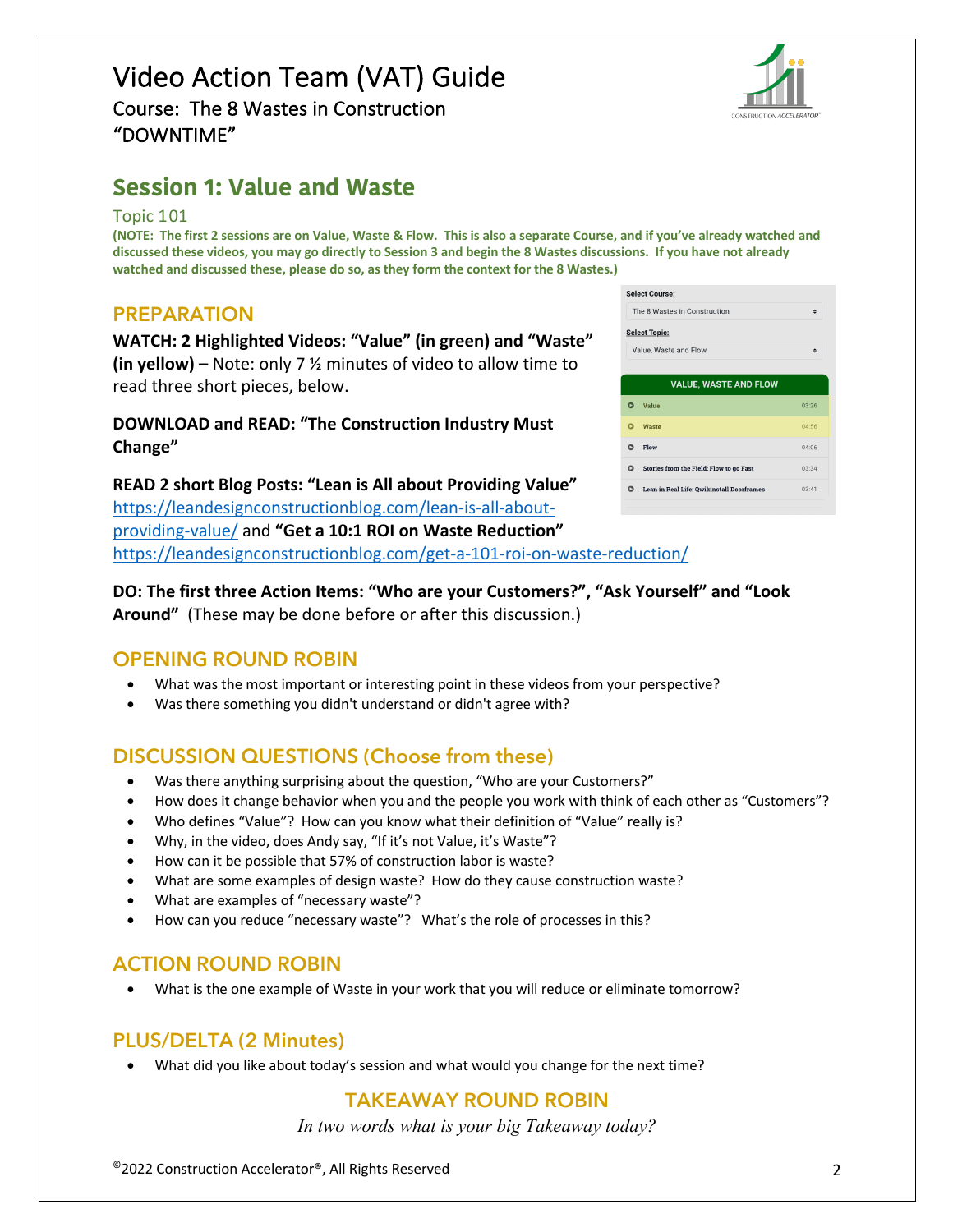

## **Session 2: Flow**

Topic 101

#### **PREPARATION**

**WATCH: 3 Highlighted Videos: "Flow" (in green), "Stories from the Field: Flow to go Fast" and "Lean in Real Life: QuikInstall Doorframes" (in yellow)**

**DO: The last 2 Action Items below the video: "Think about Flow" and "Discuss What Blocks Flow"**

#### **OPENING ROUND ROBIN**

- What was the most important or interesting point in these videos from your perspective?
- Was there something you didn't understand or didn't agree with?

#### **DISCUSSION QUESTIONS (Choose from these)**

- What is YOUR definition of "Flow" as it relates to the processes of construction? (Round Robin discussion)
- What are examples of good flow from your current or past projects?
- What BLOCKS flow (examples from real life)?
- What are the benefits of good flow: for the owner, for the whole project, for individuals?
- What was one big takeaway about Flow from the interview with the PM and Superintendent using Last Planner (the video "Stories from the Field: Flow to go Fast"?
- What was your overall observation about how products like Quikinstall Doorframes can increase flow on a project?
- How could similar Lean products and the use of modularization and off-site construction increase flow on a project? When do we need to start planning for using these?

#### **ACTION ROUND ROBIN**

- What is one thing you will do tomorrow to unblock/increase Flow in your **own** work?
- What is one thing you will discuss with your teammates tomorrow to identify and unblock/increase Flow in **your team's** work?

#### **PLUS/DELTA**

• What did you like about today's session and what would you change for the next time?

#### **TAKEAWAY ROUND ROBIN**

*In two words what is your big Takeaway today?*

|                              | <b>Select Course:</b>                          |       |  |  |
|------------------------------|------------------------------------------------|-------|--|--|
|                              | The 8 Wastes in Construction                   | ÷     |  |  |
| <b>Select Topic:</b>         |                                                |       |  |  |
|                              | Value. Waste and Flow                          | ٠     |  |  |
|                              |                                                |       |  |  |
| <b>VALUE, WASTE AND FLOW</b> |                                                |       |  |  |
| ൨                            | Value                                          | 03:26 |  |  |
|                              |                                                |       |  |  |
| $\Omega$                     | Waste                                          | 04:56 |  |  |
| Ω                            | Flow                                           | 04:06 |  |  |
| റ                            | <b>Stories from the Field: Flow to go Fast</b> | 03:34 |  |  |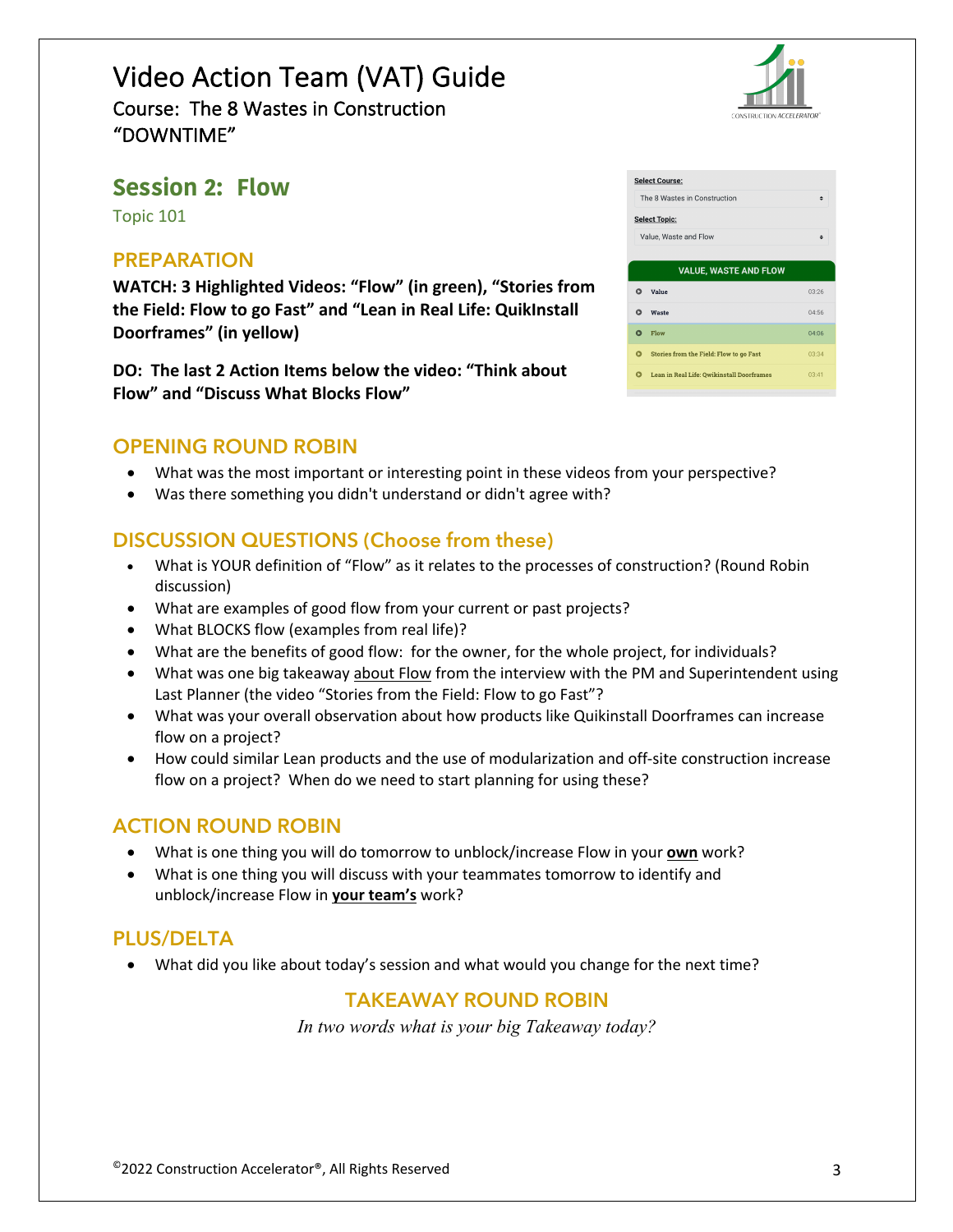# Video Action Team (VAT) Guide

Course: The 8 Wastes in Construction "DOWNTIME"

# **Session 3: Overview, Defects,**

# **Overproduction and Extra Processing**

Topic 102

## **PREPARATION**

**WATCH: 3 Highlighted Videos: "The 8 Wastes - Overview" (in green), "Defects" (in yellow) and "Waiting" (in yellow) –**

#### **DOWNLOAD and READ: "Guide to the 8 Wastes"**

[Note: we are not going through the videos in the DOWNTIME order, because some are more closely related, and discussion will flow better when grouped this way.]

## **OPENING ROUND ROBIN**

- What was the most important or interesting point in these videos from your perspective?
- Was there something you didn't understand or didn't agree with?

## **DISCUSSION QUESTIONS (Choose from these)**

- Discuss: How much waste do you feel you encounter around you?
- How does this waste impact you personally? How much does it impact schedule and profitability?
- What are some of the ripple impacts of "defects" (on the jobsite or in the office)?
- What are some recent examples of defects you've encountered?
- How much of your work is "waiting"? What are examples of waiting in your life?
- What's wrong with providing "more value than the customer needs or wants or even asked for"?
- What do we mean by "clearly communicated Conditions of Satisfaction"?
- How can we get "clearly communicated Conditions of Satisfaction" from "the Customer" and each other?
- What does Kyle mean by "construction contracts leak at the intersection of contracts"?

## **ACTION ROUND ROBIN**

• What is the one example of Waiting in your work that you will reduce or eliminate tomorrow? What is your strategy (action plan) to eliminate it?

## **PLUS/DELTA (2 Minutes)**

• What did you like about today's session and what would you change for the next time?

## **TAKEAWAY ROUND ROBIN**

*In two words what is your big Takeaway today?*

|                                                            | CONSTRUCTION ACCELERATOR |  |  |
|------------------------------------------------------------|--------------------------|--|--|
| Select Course:                                             |                          |  |  |
| The 8 Wastes in Construction                               | ٠                        |  |  |
| Select Topic:                                              |                          |  |  |
| 8 Types of Waste                                           | ÷                        |  |  |
|                                                            |                          |  |  |
| <b>8 TYPES OF WASTE</b>                                    |                          |  |  |
| D<br>The 8 Wastes - Overview                               | 04:02                    |  |  |
| D<br>The 8 Wastes - Defects                                | 02:36                    |  |  |
| The 8 Wastes - Overproduction and Extra<br>٥<br>Processing | 05:10                    |  |  |
| D<br>The 8 Wastes - Waiting                                | 02:26                    |  |  |
| ٥<br>The 8 Wastes - Non-Utilized Human Talent              | 02:50                    |  |  |
| ٥<br>The 8 Wastes - Transportation and Motion              | 03:55                    |  |  |

Selec The Seleo

 $\bullet$  $\bullet$  $\circ$  $\bullet$  $\circ$  $\circ$ 

**O** The 8 Wastes - Inventory

**O** The 8 Wastes - Waste Walk



03:07

04:48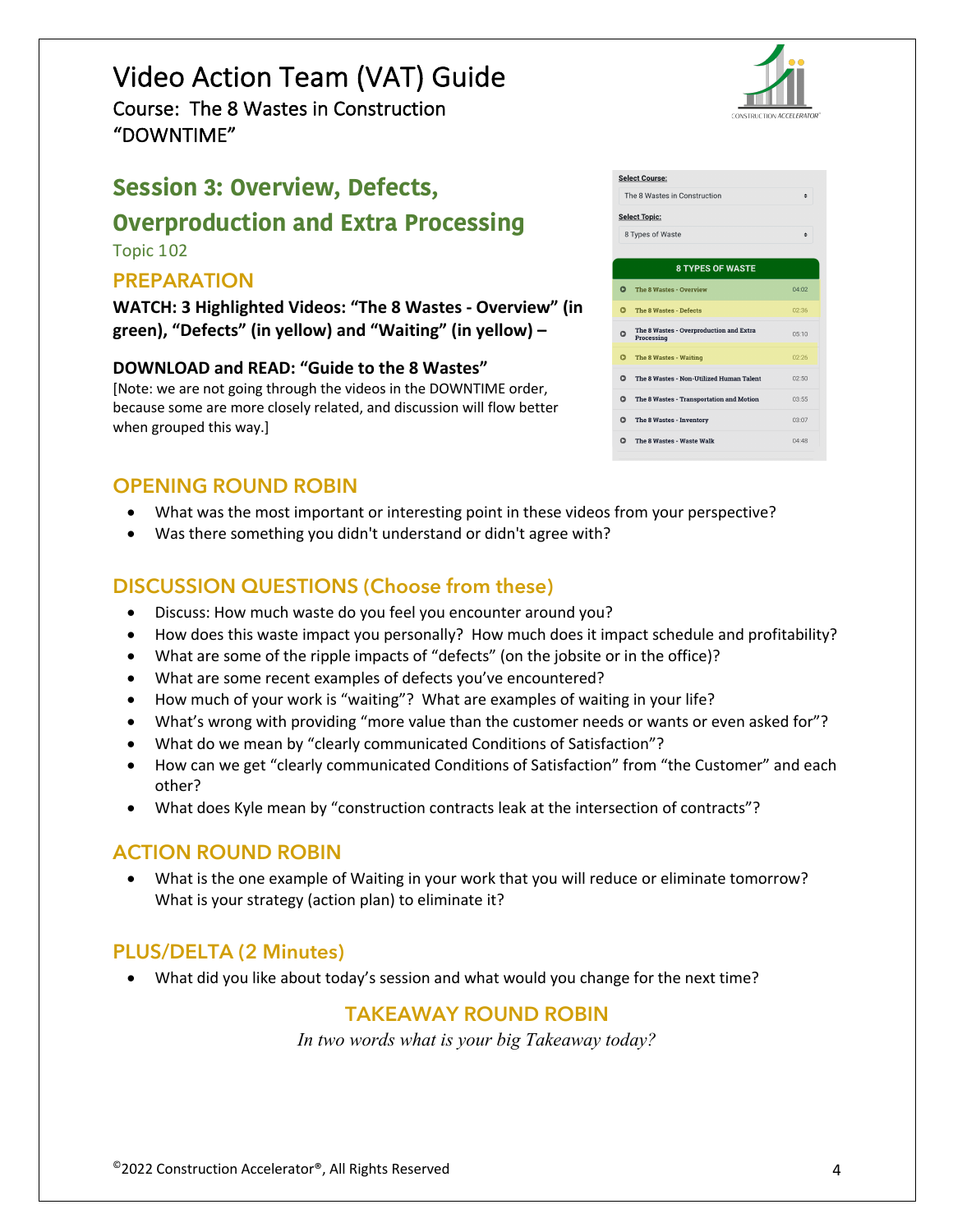# Video Action Team (VAT) Guide

Course: The 8 Wastes in Construction "DOWNTIME"

# **Session 4: Overproduction & Extra Processing, Transportation &**

# **Motion, plus Inventory**

Topic 102

#### **PREPARATION**

#### **WATCH: 3 Highlighted Videos: "Overproduction & Extra Processing" (in green), "Transportation & Motion" and "Inventory" (in yellow)**

[Note: we are not going through the videos in the DOWNTIME order, because some are more closely related, and discussion will flow better when grouped this way.]

## **OPENING ROUND ROBIN**

- What was the most important or interesting point in these videos from your perspective?
- Was there something you didn't understand or didn't agree with?

## **DISCUSSION QUESTIONS (Choose from these)**

- What are examples of Overproduction on your project or in your office?
- How does Overproduction relate to the Lean concept of "small batching"?
- What's wrong with too much Work in Process?
- We need some Inventory buffers to keep flow, but how does Overproduction create too much Inventory?
- What's the difference between Overproduction and Extra Processing?
- What are examples of Extra Processing in your own work? (multiple software entries, multiple steps and signatures, etc.)
- If wasted Transportation is the unnecessary movement of material and information, what are some examples of this on your jobsite or in your office?
- Why is the telephone an important tool in the asking and answering of an RFI?
- How does the Lotus Engineering's motto "add lightness" offer ideas for you in reducing waste?
- How are you "turning digital information into a physical burden" on the walls of your Big Room?

## **ACTION ROUND ROBIN**

- What is one step you will take tomorrow to begin to reduce Extra Processing in your work?
- Where can you stand in one spot and trace the paths people are taking to do their work (spaghetti diagram)? How will that create awareness of wasted Motion?

## **PLUS/DELTA**

• What did you like about today's session and what would you change for the next time?

#### **TAKEAWAY ROUND ROBIN**

*In two words what is your big Takeaway today?*

|                       | The 8 Wastes in Construction                          | ÷     |  |  |
|-----------------------|-------------------------------------------------------|-------|--|--|
| <b>Select Topic:</b>  |                                                       |       |  |  |
| 8 Types of Waste<br>۵ |                                                       |       |  |  |
|                       |                                                       |       |  |  |
|                       | <b>8 TYPES OF WASTE</b>                               |       |  |  |
| $\circ$               | The 8 Wastes - Overview                               | 04:02 |  |  |
| $\Omega$              | The 8 Wastes - Defects                                | 02:36 |  |  |
| o                     | The 8 Wastes - Overproduction and Extra<br>Processing | 05:10 |  |  |
| $\circ$               | The 8 Wastes - Waiting                                | 02.26 |  |  |
| $\circ$               | The 8 Wastes - Non-Utilized Human Talent              | 02:50 |  |  |
| Ω                     | The 8 Wastes - Transportation and Motion              | 03:55 |  |  |
| $\bullet$             | The 8 Wastes - Inventory                              | 03:07 |  |  |
| $\Omega$              | The 8 Wastes - Waste Walk                             | 04:48 |  |  |

Select Course: